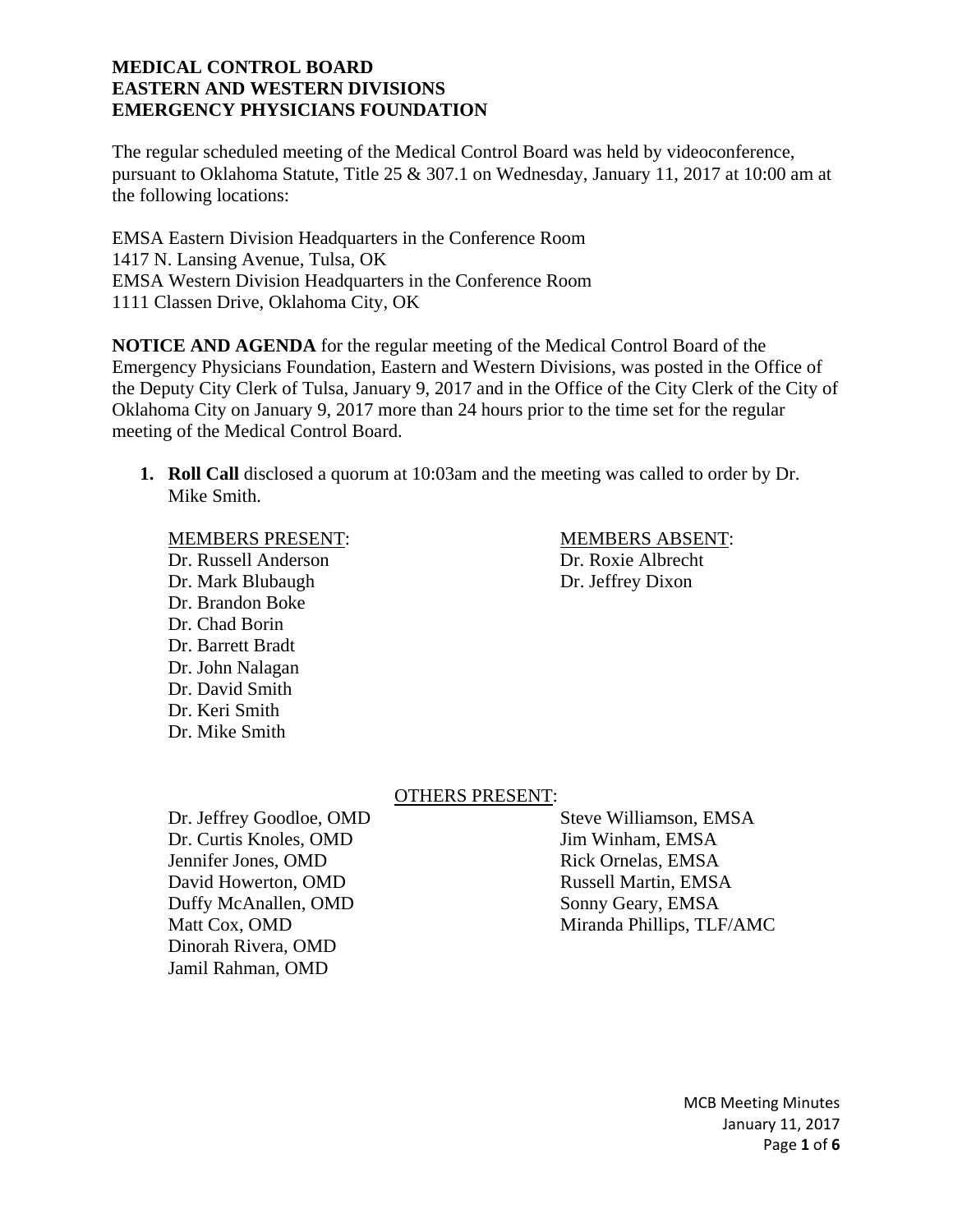Dr. John Nalagan Dr. David Smith Dr. Keri Smith

Dr. Mike Smith :

### **2. Review and Approval of November 2016 MCB Meeting Minutes**

| <b>MOTION: Dr. David Smith</b>                                                                               | SECOND: Dr. Chad Borin                                    |
|--------------------------------------------------------------------------------------------------------------|-----------------------------------------------------------|
| Aye:<br>Dr. Russell Anderson<br>Dr. Mark Blubaugh<br>Dr. Brandon Boke<br>Dr. Chad Borin<br>Dr. Barrett Bradt | <b>ABSENT:</b><br>Dr. Roxie Albrecht<br>Dr. Jeffrey Dixon |
|                                                                                                              |                                                           |

### **3. EMSA Board of Trustees Chair Report – Allison Petersen**

Dr. Goodloe welcomed Mrs. Petersen to the Medical Control Board meeting as the EMSA Board of Trustees Chair. Mrs. Petersen commended the Medical Control Board for their excellent clinical care standards that they establish for the patients within our EMS system.

### **4. EMSA President Report – H. Stephen Williamson**

Mr. Williamson gave compliance, late call graph and exclusion summary reports for August, September, October and November 2016. He shared with us that the Edmond hub is going very well. Mr. Williamson explained that as of March 2017 EMSA will no longer be servicing the City of Yukon.

Mr. Williamson shared that the staffing has improved in both Oklahoma City and Tulsa. He thanked the OMD staff for assisting with getting AMR personnel clinically credentialed in a timely manner.

Mr. Williamson commented that a new session is beginning in our state legislature and there is evidence of EMS specific bills. Dr. Goodloe and Mr. Williamson have worked the last 4 ½ years regarding the current EMS regulations, including specifics on stretcher vans. There is anticipation of a bill trying to revert some of those rules and regulations.

EMSA has worked hard with interfacility transfers, strategically with hospitals to make sure that the patients are getting the right care. EMSA has 6 new van ambulances. The van ambulances will not be used in the 911 system.

> MCB Meeting Minutes January 11, 2017 Page **2** of **6**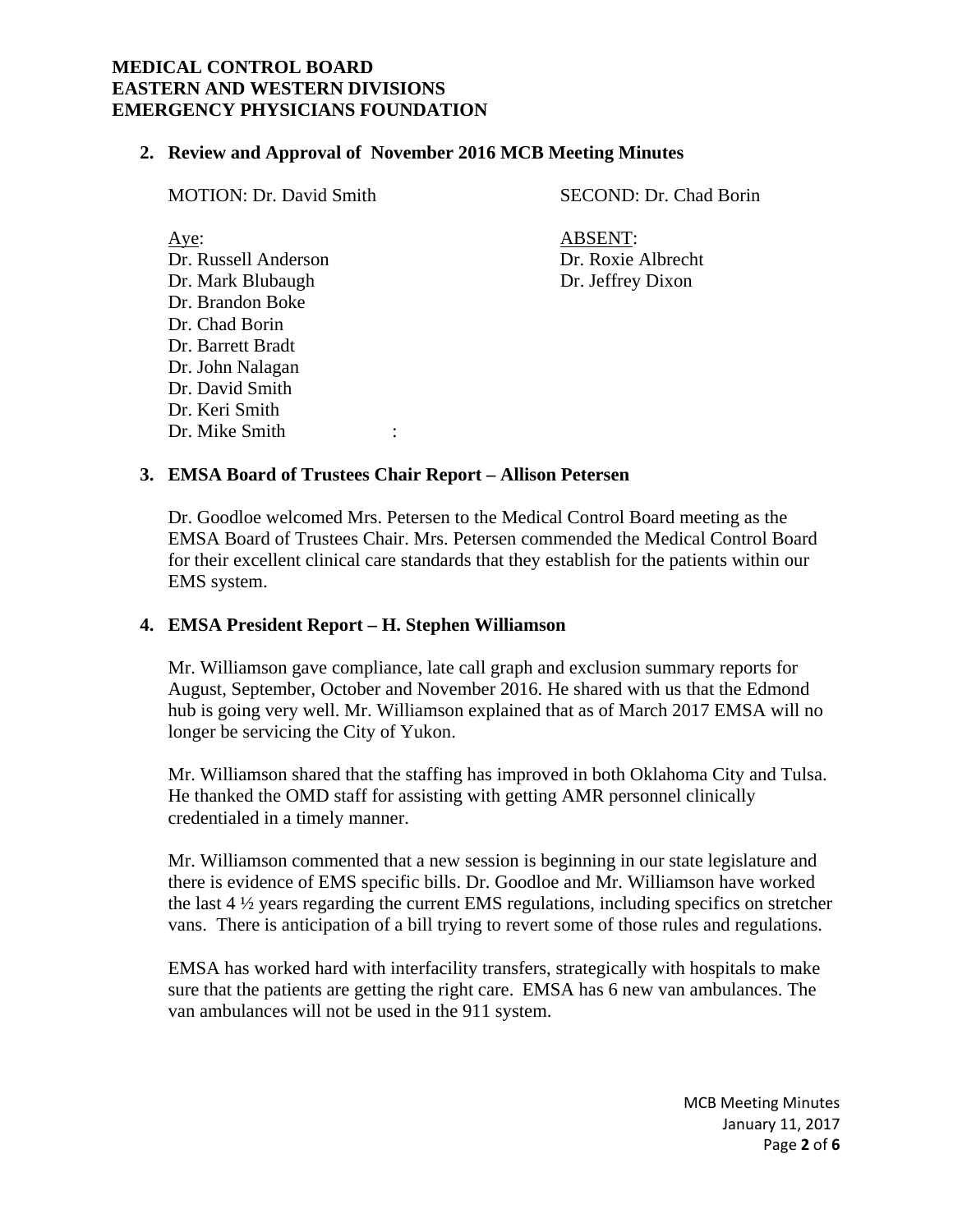## **5. Medical Director Report**

Dr. Goodloe shared that the divert reports are posted for MCB physician review and asked that each MCB physician closely review the data for their represented hospital.

Dr. Goodloe discussed that the Scene Time Efficiency Project meetings are going very well. More medics are getting time between calls and are able to end their shift(s) on time as well. This is a beneficial long-term impact on the mental and physical health of our crews. Scene Coordination protocol is being trialed by a small group of EMSA and fire crews in both Oklahoma City and Tulsa. The protocol will come to the Medical Control Board for review and action in the March 2017 meeting.

Dr. Goodloe shared that this is a busy time for OMD with clinical research, personnel credentialing reviews and conferences. Dr. Goodloe and Dr. Knoles will be attending NAEMSP in New Orleans with Dr. Knoles attending the EMS Medical Director preconference course, and Dr. Goodloe presenting at the Advanced Topics in Medical Direction pre-conference and in the main program conference. Dr. Goodloe will be also be presenting at EMS State of the Science in late February and will brief the Medical Control Board on the presentation(s) in March.

Dr. Goodloe was excited to share that our EMS system is featured in the cover article for January 2017 JEMS and the article "Progressive Resuscitation."

Abstracts for defibrillation strategies and cardiac arrest outcomes related to estimated body weight were recently submitted to a medical conference. Dr. Goodloe stated that further strategies are needed for compliance to improve energy selection when patient is over 100kg and will be discussed in the next CQI meeting later in January.

Dr. Goodloe shared the remarks in the document that Mr. Chris Meeks, EMSA Eastern Division paramedic sent to him. Mr. Meeks is a very skilled paramedic and longtime employee. His concern was airway maintenance and medication assisted airway control. Dr Goodloe explained that while he is comfortable with the relevant clinical standards of care today, that he very much appreciated the thoughtful commentary from Mr. Meeks and welcomed MCB members to have further input on such. Dr. Mike Smith asked to add Mr. Chris Meeks letter to Dr. Goodloe to the next Medical Control Board Meeting and to discuss the airway protocols at that time.

Dr. Goodloe shared that there is a new documentation system called MEDS that is owned by AMR. He is working with the entire OMD staff on some of the documentation option drop down boxes to make sure it is a better system, specific to our MCB protocols and COI needs.

> MCB Meeting Minutes January 11, 2017 Page **3** of **6**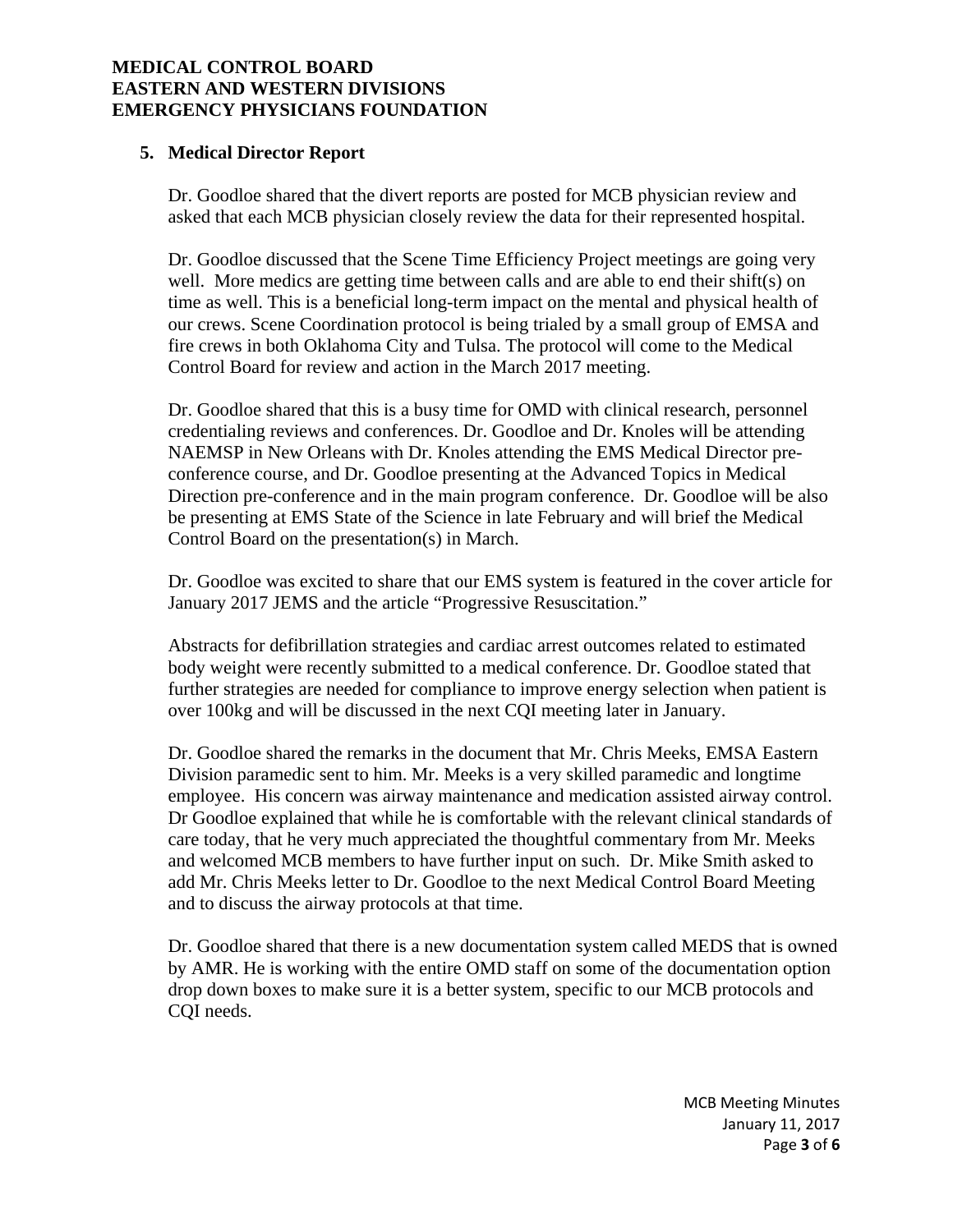Dr. Keri Smith asked for a report on bed wait times per specific hospital(s). However, Dr. Goodloe stated historically the data was not accurate and the medics were unable to accurately capture the data. There was some further discussion and the MCB will be receiving patient numbers transported/hospital on a monthly basis starting at the March Medical Control Board.

#### **Associate Medical Director Report**

Dr. Knoles shared that he is giving Department of Surgery Grand Rounds at OU College of Medicine tomorrow, Thursday, January 12th, 2017. Dr. Knoles is also working on next steps on how the vacuum sealing of control substances would benefit our system controlled substance accountabilities and help curb diversion of such.

Dr, Chad Borin asked "if we have seen a difference in care from Oklahoma City vs Tulsa crews?" Several physicians from Saint Anthony's have commented about the difference in care between Oklahoma City and Tulsa crews. The Medical Control Board members had further discussion about potential concerns in quality of care, though in sum it was felt this was subjective in nature at present, without evidence-based indicators to confirm such potential concerns.

#### **6. Review and Approval of MCB/OMD Ambulance Inspection Form**

Mr. Williamson asked "if possible to add Type I to the form, to distinguish between the interfacility transport vans." However, David Howerton explained that all equipment is being stocked on the current van units today and there is not a problem with the current stocking amounts.

Aye: ABSENT: Dr. Russell Anderson Dr. Roxie Albrecht Dr. Mark Blubaugh Dr. Jeffrey Dixon Dr. Brandon Boke Dr. Chad Borin Dr. Barrett Bradt Dr. John Nalagan Dr. David Smith Dr. Keri Smith Dr. Mike Smith

MOTION: Dr. Chad Borin SECOND: Dr. David Smith

MCB Meeting Minutes January 11, 2017 Page **4** of **6**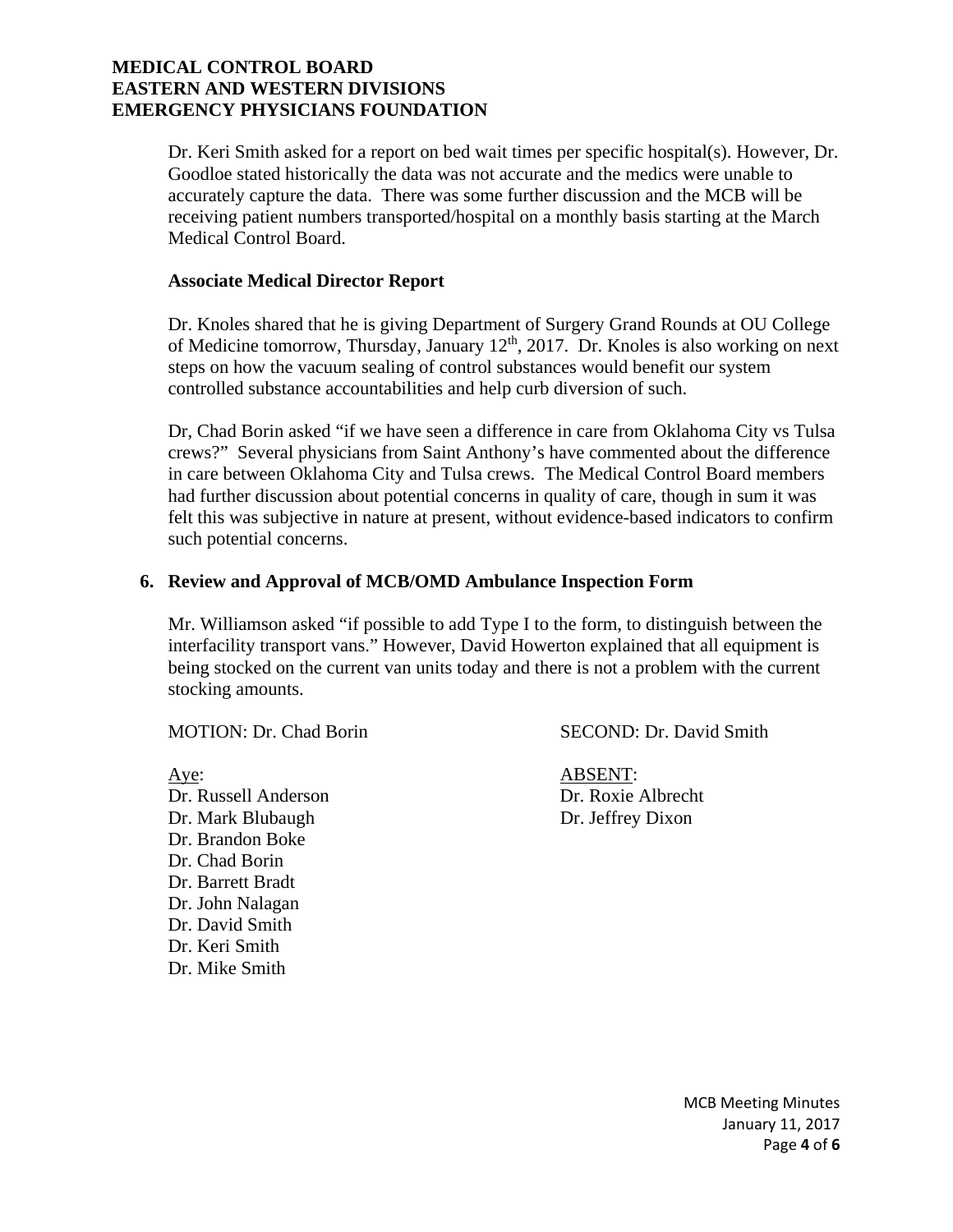#### **7. Review and Approval of Protocol 17C: EMS Diversion from Hospitals**

Dr. Goodloe reviewed Protocol 17C: EMS Diversion from Hospitals presented as in the November meeting with Dr. David Smith's requested algorithm addition. Dr. David Smith stated that this in an excellent algorithm addition.

MOTION: Dr. David Smith SECOND: Dr. Chad Borin

Dr. Russell Anderson Dr. Mark Blubaugh Dr. Jeffrey Dixon Dr. Brandon Boke Dr. Chad Borin Dr. Barrett Bradt Dr. John Nalagan Dr. David Smith Dr. Keri Smith Dr. Mike Smith

Aye:<br>
Dr. Russell Anderson<br>
Dr. Roxie Albrecht

## **8. Review and Approval of October and November 2016 MCB Financial Statements**

MOTION: Dr. Brandon Boke SECOND: Dr. David Smith

Dr. Russell Anderson Dr. Roxie Albrecht Dr. Mark Blubaugh Dr. Jeffrey Dixon Dr. Brandon Boke Dr. Chad Borin Dr. Barrett Bradt Dr. John Nalagan Dr. David Smith Dr. Keri Smith Dr. Mike Smith

Aye: ABSENT:

### **9. Information Items**

Dr. Goodloe shared he is very proud of Duffy McAnallen in his work to improve EMS system related capabilities for acute mental health incidents in our served communities. Duffy explained that a beta program being rolled out in Tulsa for mental health responses will be one day a week over the next 3 months, involving TFD, COPES, and TPD with medical support by OMD. Dr. Goodloe asked Duffy to share interim findings in the March Medical Control Board Meeting.

> MCB Meeting Minutes January 11, 2017 Page **5** of **6**